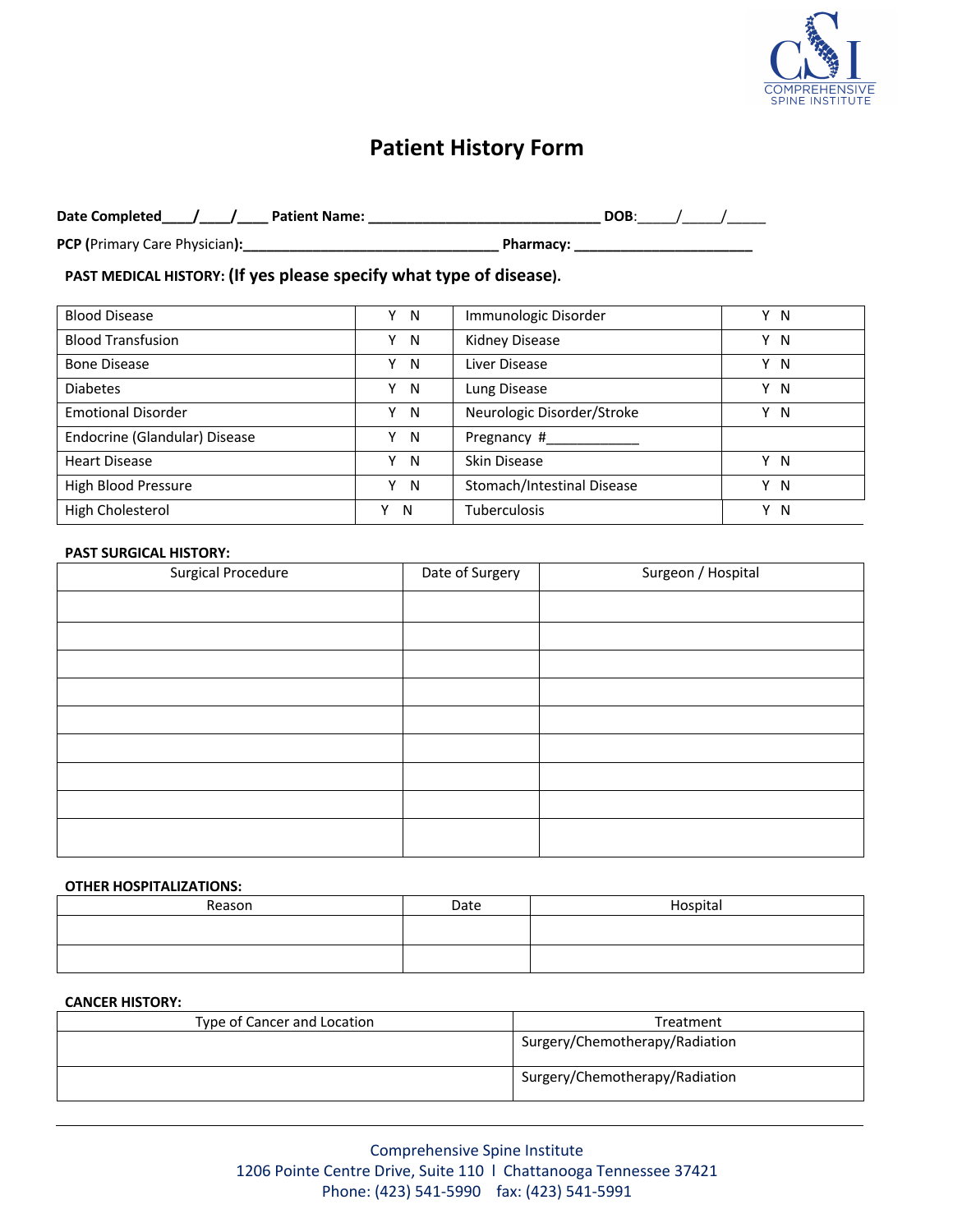

### **FAMILY HISTORY:**

|               | Living | Deceased | Cause of Death | Age(s) |
|---------------|--------|----------|----------------|--------|
| Father        |        |          |                |        |
| Mother        |        |          |                |        |
| Brother(s) #  |        |          |                |        |
| Sister(s) $#$ |        |          |                |        |

Please check (**√**) the following if there is a **positive family history** for any of these disorders:

|                               | Father | Mother | Brother(s) | Sister(s) |
|-------------------------------|--------|--------|------------|-----------|
| <b>Blood Disorder</b>         |        |        |            |           |
| Cancer                        |        |        |            |           |
| <b>Diabetes</b>               |        |        |            |           |
| <b>Heart Disease</b>          |        |        |            |           |
| Hypertension                  |        |        |            |           |
| Kidney Disease                |        |        |            |           |
| Liver Disease                 |        |        |            |           |
| Lung Disease                  |        |        |            |           |
| Neurologic Disorder           |        |        |            |           |
| Osteoporosis                  |        |        |            |           |
| Skin Disease                  |        |        |            |           |
| Stomach / Intestinal Disorder |        |        |            |           |

## **SOCIAL HISTORY: PLEASE CIRCLE**

| Marital Status: Single Married Separated Divorced Widowed<br>Number of Children: _______             |                                                                                                    |            |
|------------------------------------------------------------------------------------------------------|----------------------------------------------------------------------------------------------------|------------|
| Currently residing: Alone w/Spouse w/Children w/Significant Other in Assisted Living                 |                                                                                                    |            |
| w/Caregiver (name: 1992) win Nursing Home in Rehab Facility                                          |                                                                                                    |            |
| Current residence: One Level Multi level                                                             |                                                                                                    |            |
| Current home services: None Oxygen Hospital Bed Sitter Hospice                                       |                                                                                                    | <b>WIC</b> |
| Home Health for:                                                                                     |                                                                                                    |            |
| Primary Language: English Spanish French German Other:                                               |                                                                                                    |            |
| History of Abuse: None Physical Emotional Financial                                                  |                                                                                                    |            |
| Education Completed: Grade School High School GED Associate Bachelor Post Graduate Technical Diploma |                                                                                                    |            |
| Alcohol Use: None Yes # of drinks per day ______ # of drinks per week____                            |                                                                                                    |            |
|                                                                                                      | Comprehensive Spine Institute<br>1206 Pointe Centre Drive, Suite 110   Chattanooga Tennessee 37421 |            |

Phone: (423) 541-5990 fax: (423) 541-5991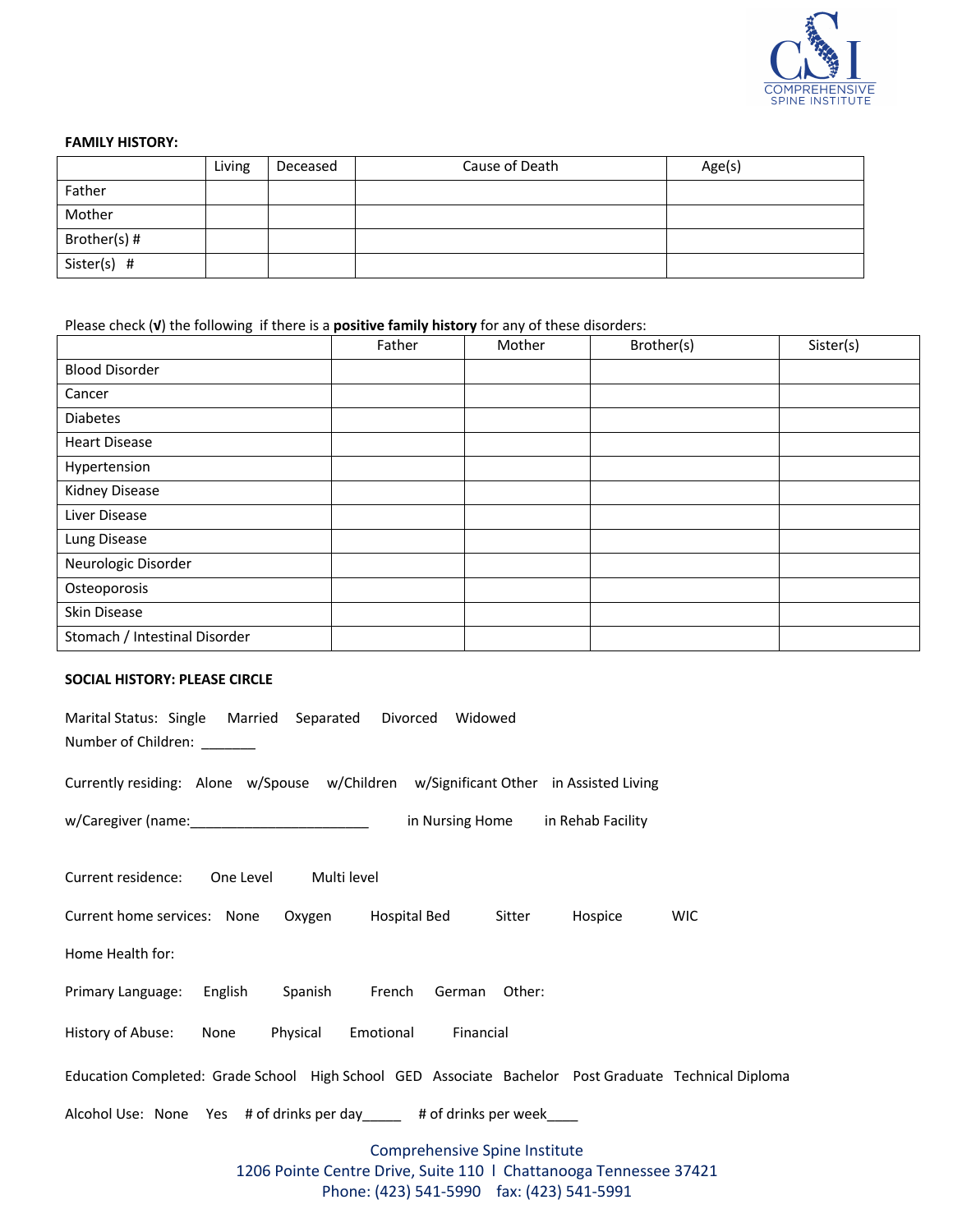

| Tobacco Use: None Yes: # of packs per day _____ # of years ________ Quit (how long) ______ mo _______ yrs.                                                             |                                                    |                      |                |
|------------------------------------------------------------------------------------------------------------------------------------------------------------------------|----------------------------------------------------|----------------------|----------------|
| History of Substance Abuse: None Alcohol                                                                                                                               | <b>Prescription Medications</b>                    | <b>Illegal Drugs</b> |                |
|                                                                                                                                                                        |                                                    |                      |                |
| Work Status Employed FT / PT On sick leave                                                                                                                             | Unemployed Disabled                                | Retired              |                |
|                                                                                                                                                                        |                                                    |                      |                |
| Are you presently off work for a spine condition?: Y N                                                                                                                 |                                                    |                      |                |
|                                                                                                                                                                        |                                                    |                      |                |
|                                                                                                                                                                        |                                                    |                      |                |
|                                                                                                                                                                        |                                                    |                      |                |
|                                                                                                                                                                        |                                                    |                      |                |
|                                                                                                                                                                        |                                                    |                      |                |
|                                                                                                                                                                        |                                                    |                      |                |
|                                                                                                                                                                        |                                                    |                      |                |
|                                                                                                                                                                        |                                                    |                      |                |
|                                                                                                                                                                        |                                                    |                      |                |
|                                                                                                                                                                        |                                                    |                      |                |
| <b>MEDICATION ALLERGIES</b>                                                                                                                                            |                                                    |                      |                |
| Please specify the name of the medication(s) and the type of reaction the medication causes, such as itching, rash/hives,<br>nausea/vomiting, anaphylactic shock, etc. | <u> 1989 - John Stone, Amerikaansk politiker (</u> |                      |                |
| <b>Medication Name</b>                                                                                                                                                 |                                                    | Type of Reaction     |                |
|                                                                                                                                                                        |                                                    |                      |                |
|                                                                                                                                                                        |                                                    |                      |                |
|                                                                                                                                                                        |                                                    |                      |                |
|                                                                                                                                                                        |                                                    |                      |                |
|                                                                                                                                                                        |                                                    |                      |                |
|                                                                                                                                                                        |                                                    |                      |                |
|                                                                                                                                                                        |                                                    |                      |                |
|                                                                                                                                                                        |                                                    |                      |                |
|                                                                                                                                                                        |                                                    |                      |                |
|                                                                                                                                                                        |                                                    |                      |                |
|                                                                                                                                                                        |                                                    |                      |                |
|                                                                                                                                                                        |                                                    |                      |                |
| <b>Iodine Allergy:</b><br>Y N                                                                                                                                          | <b>Shellfish Allergy:</b><br>Y.<br>N               |                      |                |
| <b>Latex Allergy:</b><br>Y N                                                                                                                                           | Reaction:                                          |                      | RAST Test: Y N |

**ENVIRONMENTAL AND FOOD ALLERGIES**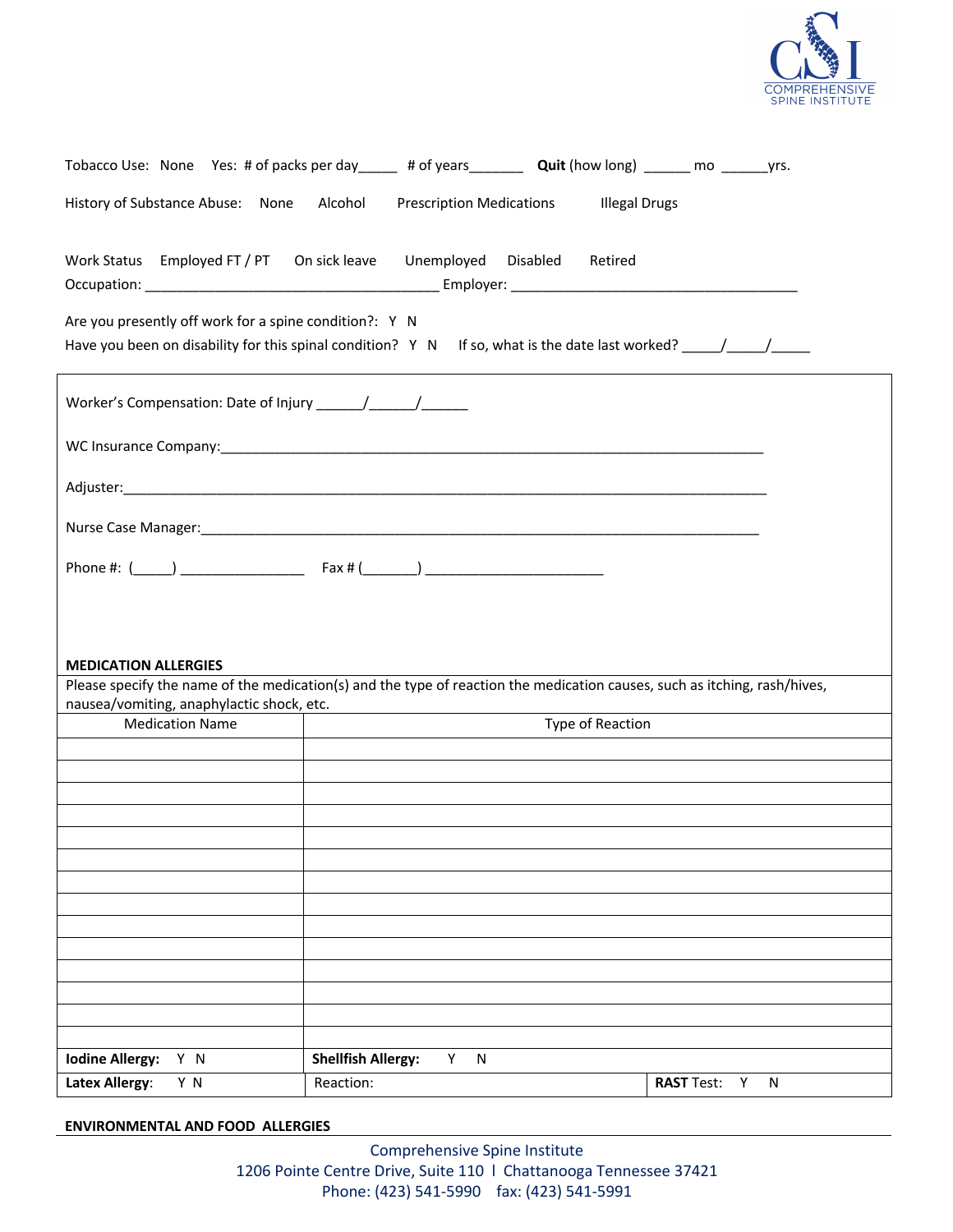

| Please list any food, pollen or environmental allergies that affect you. |          |
|--------------------------------------------------------------------------|----------|
| Allergen                                                                 | Reaction |
|                                                                          |          |
|                                                                          |          |
|                                                                          |          |

#### **CURRENT MEDICATIONS:**

| Please include ALL medications, both Prescription and Non-Prescription |        |                  |                       |  |
|------------------------------------------------------------------------|--------|------------------|-----------------------|--|
| Medication Name / Reason for Medication                                | Dosage | # of times a day | Prescribing Physician |  |
|                                                                        |        |                  |                       |  |
|                                                                        |        |                  |                       |  |
|                                                                        |        |                  |                       |  |
|                                                                        |        |                  |                       |  |
|                                                                        |        |                  |                       |  |
|                                                                        |        |                  |                       |  |
|                                                                        |        |                  |                       |  |
|                                                                        |        |                  |                       |  |
|                                                                        |        |                  |                       |  |
|                                                                        |        |                  |                       |  |
|                                                                        |        |                  |                       |  |
|                                                                        |        |                  |                       |  |
|                                                                        |        |                  |                       |  |

Please circle Y (Yes) or N (No) to indicate if you currently have the any of the following conditions.

|                                  |        | REVIEW OF SYSTEMS (Please specify R/L as indicated) |                   |  |
|----------------------------------|--------|-----------------------------------------------------|-------------------|--|
| <b>Constitutional</b>            |        | <b>Gastrointestinal</b>                             |                   |  |
| Good General Health              | Υ<br>N | <b>Heartburn</b>                                    | Υ<br>N            |  |
| <b>Unexpected Weight Loss</b>    | Y<br>N | Indigestion                                         | Y<br>$\mathsf{N}$ |  |
| Unexpected Weight Gain           | Υ<br>N | Stomach Pain                                        | Υ<br>N            |  |
| Fevers / Chills                  | Y N    | Diarrhea                                            | Υ<br>N            |  |
| Ophthalmologic                   |        | Constipation                                        | N                 |  |
| Cloudy vision: $R / L$           | Y<br>N | <b>Blood from Rectum</b>                            | γ<br>N            |  |
| Redness: R / L                   | Υ<br>N |                                                     |                   |  |
| Drainage from eye: R / L         | γ<br>N |                                                     |                   |  |
| Dry eyes                         | Y<br>N |                                                     |                   |  |
| Changes in visual field: $R / L$ | Υ<br>N | Genitourinary                                       |                   |  |
| Glasses / Contact lenses         | Y<br>N | <b>Blood in Urine</b>                               | ٧<br>N            |  |
| Ear/Nose/Throat                  |        | Change in force of<br>Urination                     | γ<br>N            |  |
| Nasal drainage                   | Y<br>N | Frequent urination                                  | Υ<br>N            |  |
| Changes in sense of smell        | Υ<br>N | Painful urination                                   | Υ<br>N            |  |
|                                  | N      |                                                     | N                 |  |
| Hearing Loss: R / L              | γ      | Cloudy Urine                                        | Y                 |  |
| Hearing Aid: R / L               | N      | Urine Leakage                                       | N                 |  |

Comprehensive Spine Institute 1206 Pointe Centre Drive, Suite 110 l Chattanooga Tennessee 37421 Phone: (423) 541-5990 fax: (423) 541-5991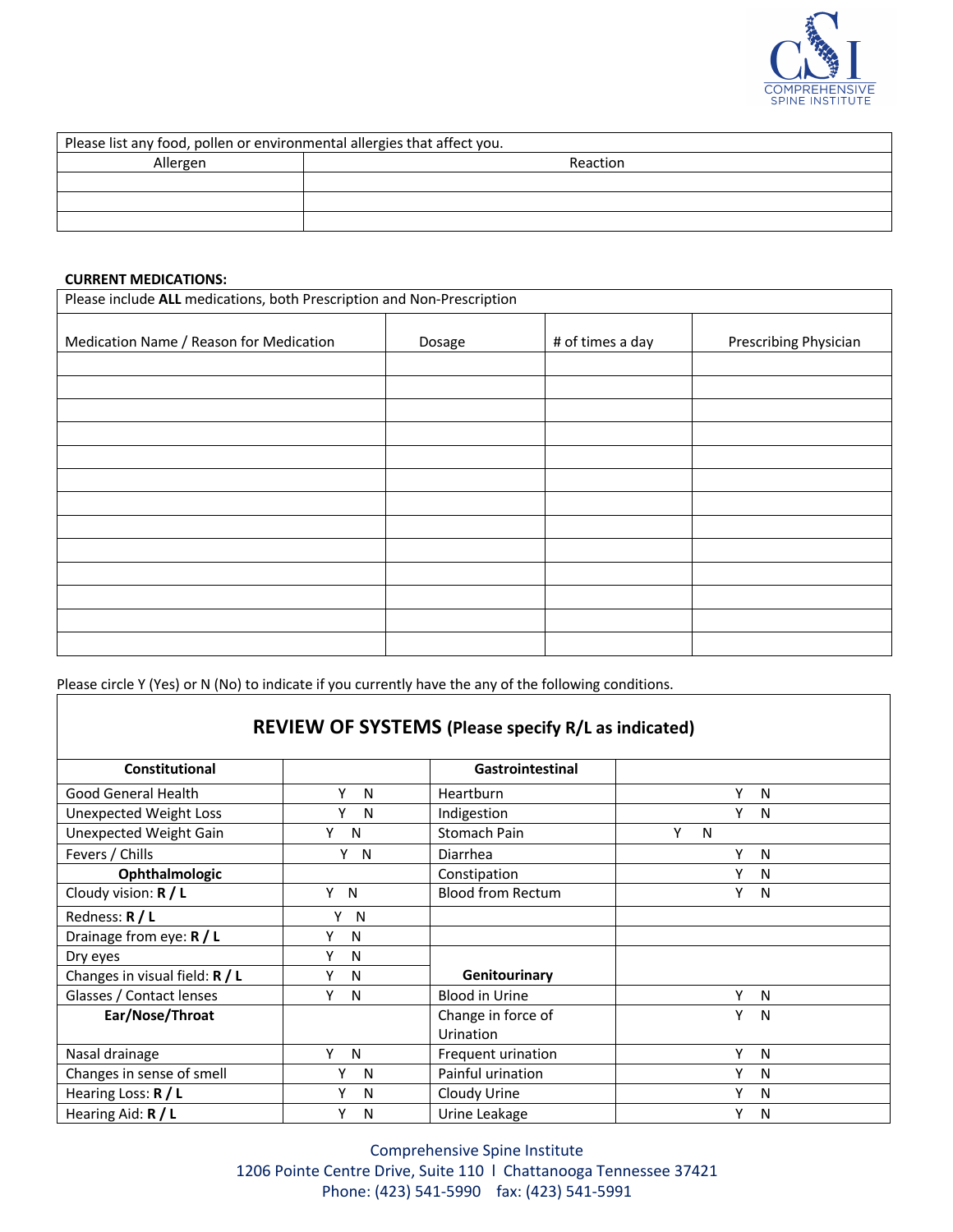

| <b>Ringing in Ears</b>       | v<br>N | Urgency of urination      | v<br>N |
|------------------------------|--------|---------------------------|--------|
| <b>Difficulty Swallowing</b> | v<br>N | Hematologic               |        |
| Sore Throat                  | ۷<br>N | <b>Blood clots</b>        | v<br>N |
| Cardiovascular               |        | <b>Easy Bruising</b>      | v<br>N |
| Chest pain with exertion     | ۷<br>N | Aspirin use               | v<br>N |
| Palpitations                 | ۷<br>N | NSAID use                 | v<br>N |
| Swelling in arms / hands     | ۷<br>N | Nose Bleeds               | v<br>N |
| Swelling in legs / feet      | ۷<br>N | Free bleeder              | ٧<br>N |
| Coldness in arms / hands     | v<br>N |                           |        |
| Coldness in legs / feet      | v<br>N |                           |        |
| Respiratory                  |        | <b>Endocrine</b>          |        |
| Wheezing                     | ۷<br>N | Frequent thirst           | v<br>N |
| Chronic Cough                | ۷<br>N | <b>Frequent Urination</b> | v<br>N |
| <b>Productive Cough</b>      | ۷<br>N | <b>Hot Flashes</b>        | v<br>N |
| Shortness of breath          | ۷<br>N | Flushing                  | v<br>N |
| Sleep Apnea                  | v<br>N | Fatigue                   | v<br>N |
| If yes CPAP use?             | v<br>N | Hyperactivity             | ٧<br>N |
| Oxygen use                   | N      |                           |        |

| Psychiatric            |                   | Immunologic                 |                   |
|------------------------|-------------------|-----------------------------|-------------------|
| Anxiety                | Y<br>N            | Frequent infections of:     |                   |
| Depression             | Υ<br>N            | Lungs                       | Y<br>N            |
| Mood swings            | Υ<br>N            | <b>Skin</b>                 | Y<br>N            |
| <b>Dental</b>          |                   | <b>Urinary Tract</b>        | Y<br>$\mathsf{N}$ |
| Dentures               | Y<br>N            | <b>Integumentary (Skin)</b> |                   |
| Cap/Crowns             | Υ<br>N            | Open wounds                 | Y<br>N            |
| Loose or Chipped Teeth | Y<br>N            | Lumps                       | Y<br>N            |
| Unfilled cavities      | Υ<br>N            | Masses                      | Y<br>N            |
| <b>Musculoskeletal</b> |                   | Neurological                |                   |
| <b>Back Pain</b>       | Y.<br>N           | <b>Dizziness</b>            | Y<br>N            |
| Leg pain: $R / L$      | Y<br>N            | <b>Headaches</b>            | Y<br>$\mathsf{N}$ |
| Difficulty walking     | Υ<br>N            | <b>Seizures</b>             | Y<br>N            |
| Neck Pain              | Υ<br>N            | Weakness: R arm / L arm     | Υ<br>N            |
| Arm pain: $R/L$        | Υ<br>N            | Weakness: R leg / L leg     | Y<br>N            |
| Dexterity problems     | Y<br>$\mathsf{N}$ | <b>Balance problems</b>     | Y N               |
|                        |                   |                             |                   |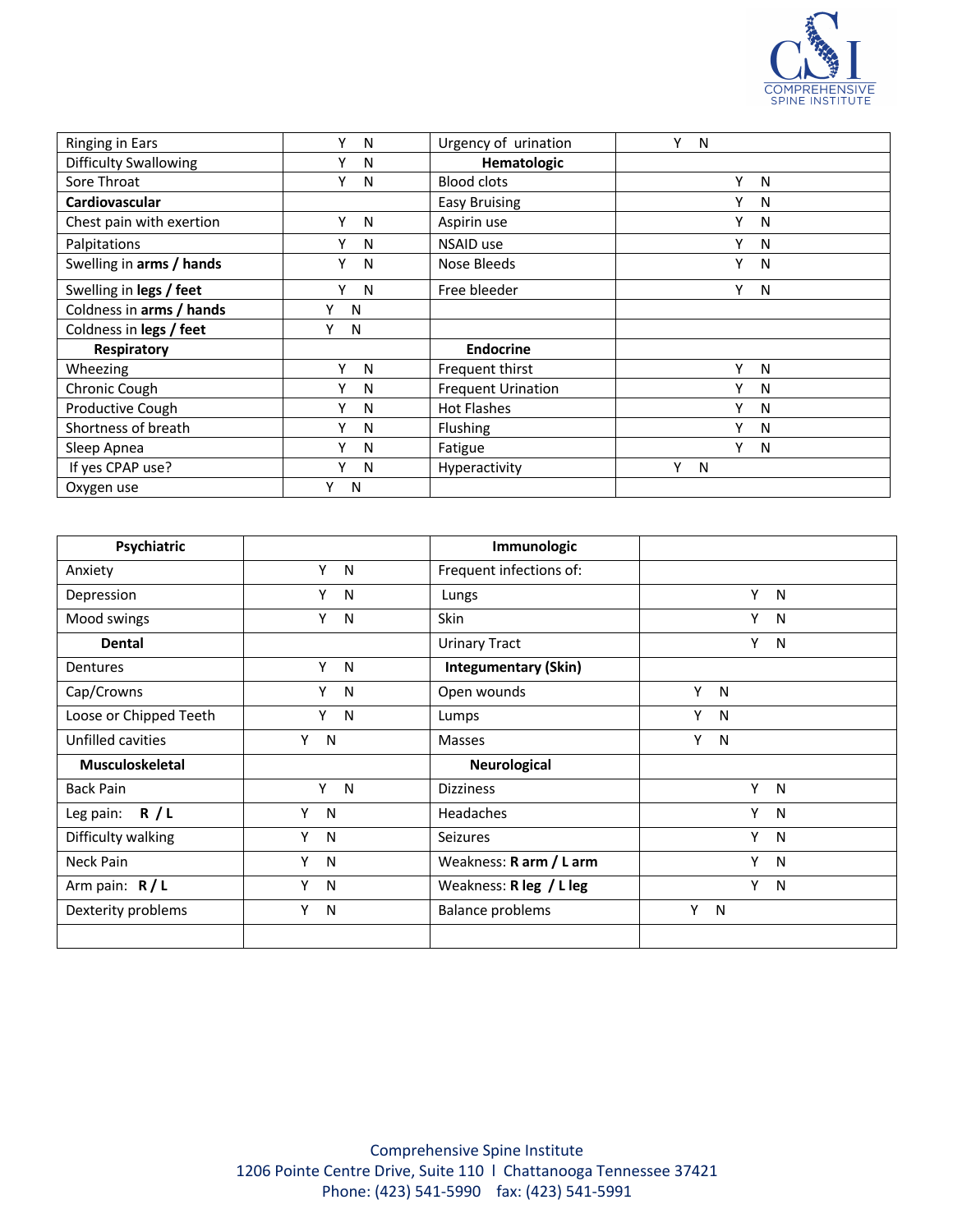

**Other –** Please list any conditions not otherwise noted on this form:

Please list all current physicians, including any chiropractors and nurse practitioners, along with how long you have been seeing them and the reason for seeing them

| <b>Name of Provider</b> | <b>Year Care Began</b> | <b>Reason for Care</b> |
|-------------------------|------------------------|------------------------|
|                         |                        |                        |
|                         |                        |                        |
|                         |                        |                        |
|                         |                        |                        |
|                         |                        |                        |
|                         |                        |                        |
|                         |                        |                        |
|                         |                        |                        |
|                         |                        |                        |
|                         |                        |                        |
|                         |                        |                        |
|                         |                        |                        |
|                         |                        |                        |
|                         |                        |                        |
|                         |                        |                        |

Comprehensive Spine Institute 1206 Pointe Centre Drive, Suite 110 l Chattanooga Tennessee 37421 Phone: (423) 541-5990 fax: (423) 541-5991